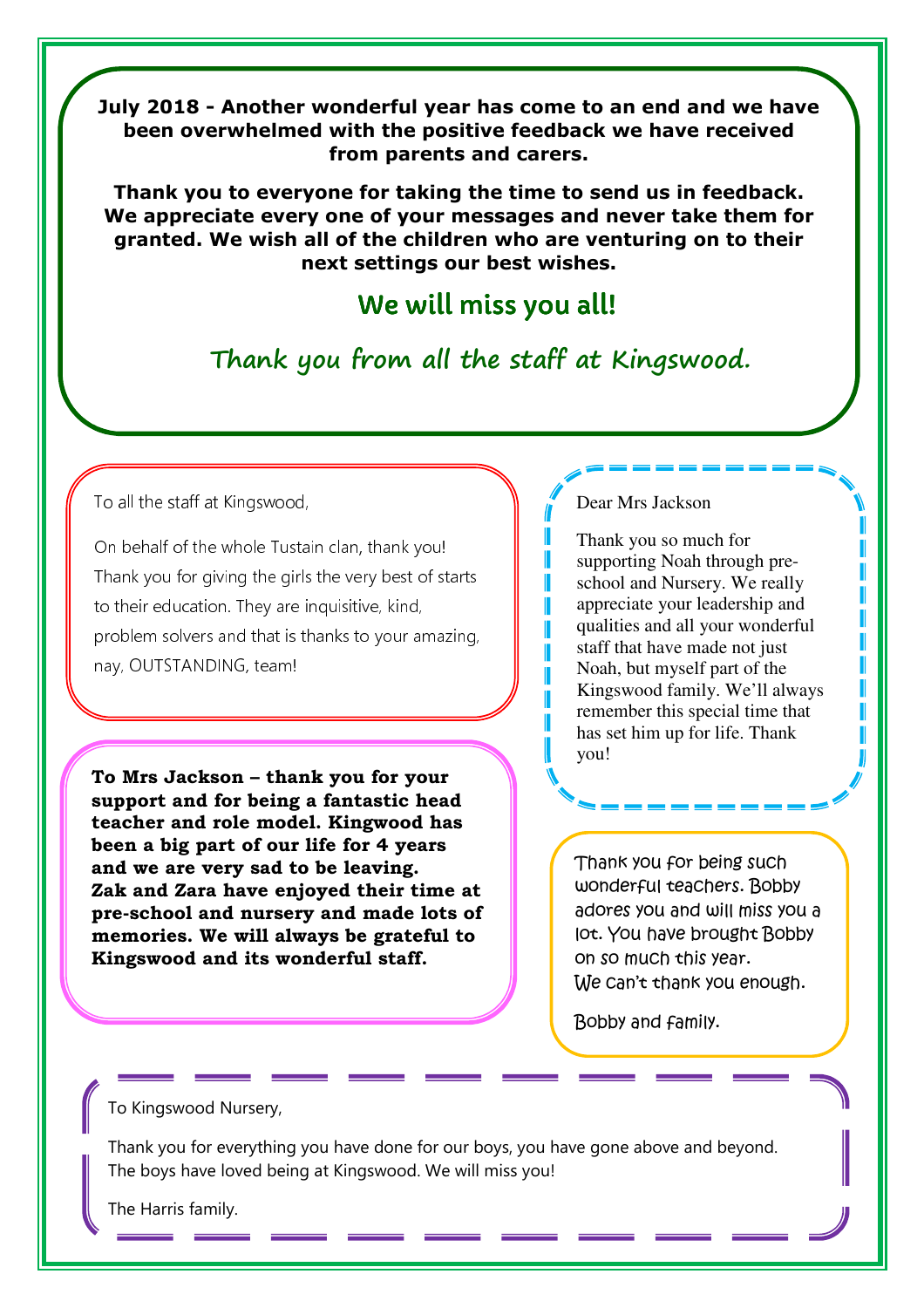What an absolutely, unbelievable, gorgeous setting you have created. I still can't believe we have been lucky enough to have our children come here. You really are the best. It's lovely how you know each child and take such an interest in each family. We love you so much and wish you all the best. Thank you for everything.

Love Rachel, Andy, Elodie and Peter.

There is nothing more reassuring for a parent then to leave their child in safe hands.

We thank you for accepting us at your nursery and for making it such a lovely place. We love you all.

From Vlad and family.

To all the lovely ladies at Kingswood Nursery.

Thank you so much for helping Zara grow. She has had an amazing time at Kingswood, learning and making lots of lovely memories. We will miss seeing you all each day.

Lots of love Zara and family.

**A massive thank you to you Mrs Jackson. We have loved every minute our son has spent at Kingswood, more importantly our son has. We will be back with his little brother in a year or so. Thank you again.** 

**Love from Aaron and family.** 

Т Ш

> Ш  $\parallel$

> $\parallel$

 $\parallel$ 

Ш

 $\parallel$ 

 $\mathsf{I}$ 

 $\parallel$ 

 $\parallel$ 

 $\parallel$ 

 $\mathbf{I}$ 

Ш

 $\mathbf{I}$ 

To Mrs Jackson and all of the staff.

Ш

Ш

II

Ш

T

Ш

Ш

H

Ш

II

H

II

Thank you for all that you have done for Florence over the last 2 years. She has really enjoyed both pre-school and nursery. Thank you for the great parent classes that you have put on for us, they have been really helpful for us being able to continue developing Florence's skills. We look forward to returning with Samuel.

Love Florence and family.

#### **To Kingswood Nursey School.**

**Thank you to everyone for making Elouise's time at Kingswood so fun. She really has thrived and I have enjoyed hearing all her stories about her day. She has especially enjoyed learning lots of new songs and singing non-stop to us at home.**

**With love and thanks, Charmaine.**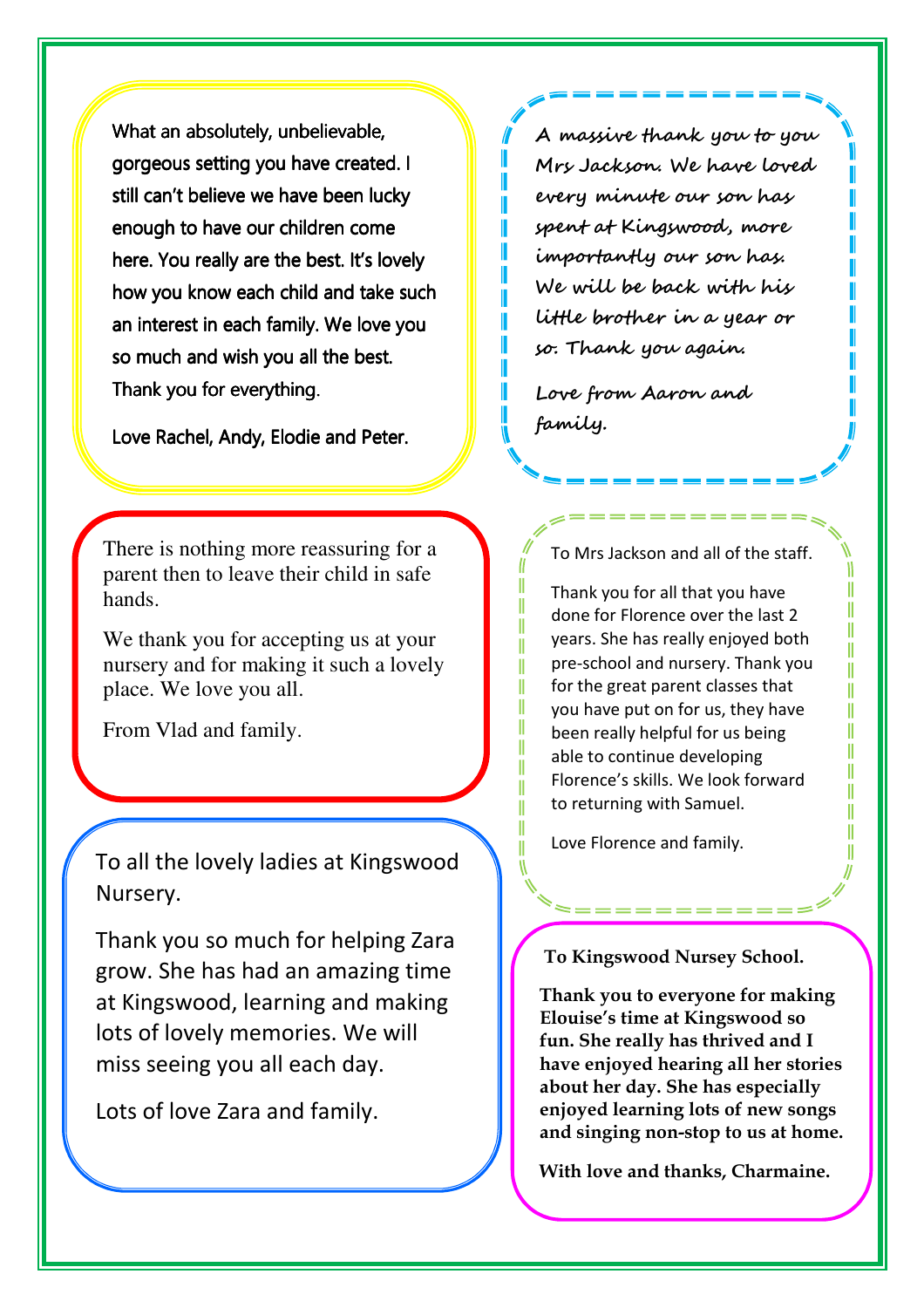*To all the wonderful people who have helped and been there for Peter this year! – Thank you to each and every one of you!* 

*Kingswood is the most amazing pre-school and Nursery we could have ever hoped to find. We will continue to rave and recommend you to everyone. We feel so lucky that both Elodie and Peter have had such a fabulous start to their education. It's such a special place because of each and every one of you.* 

*All our love, Peter and family.* 

We are very grateful to all of you for the work and effort put into Nikola's education. That was an amazing year for us and we'll miss you very much!

Nikola and parents.

To all the staff in Nursery,

We wanted to say a massive thank you for everything you have all done for our son. In September, he came into Nursery very shy and not very confident to new situations. However he leaves Kingswood confident, social, he's writing his name and counting. We are honestly amazed with how he's progressed and that's all down to you all!

Kingswood has been such a nurturing environment for him to grow and gives him a strong foundation going into school.

A big thank you to all the staff at Kingswood Nursery school.

We've really appreciated your support this year.

---------

Thank you.

Victoria and Olivia.

**To all the wonderful staff at Kingswood Nursery, thank you all so very much for your care and commitment to every child. We have been truly lucky to have you all in our children's lives. We will be back!** 

**Love Aaron and family.** 

All our love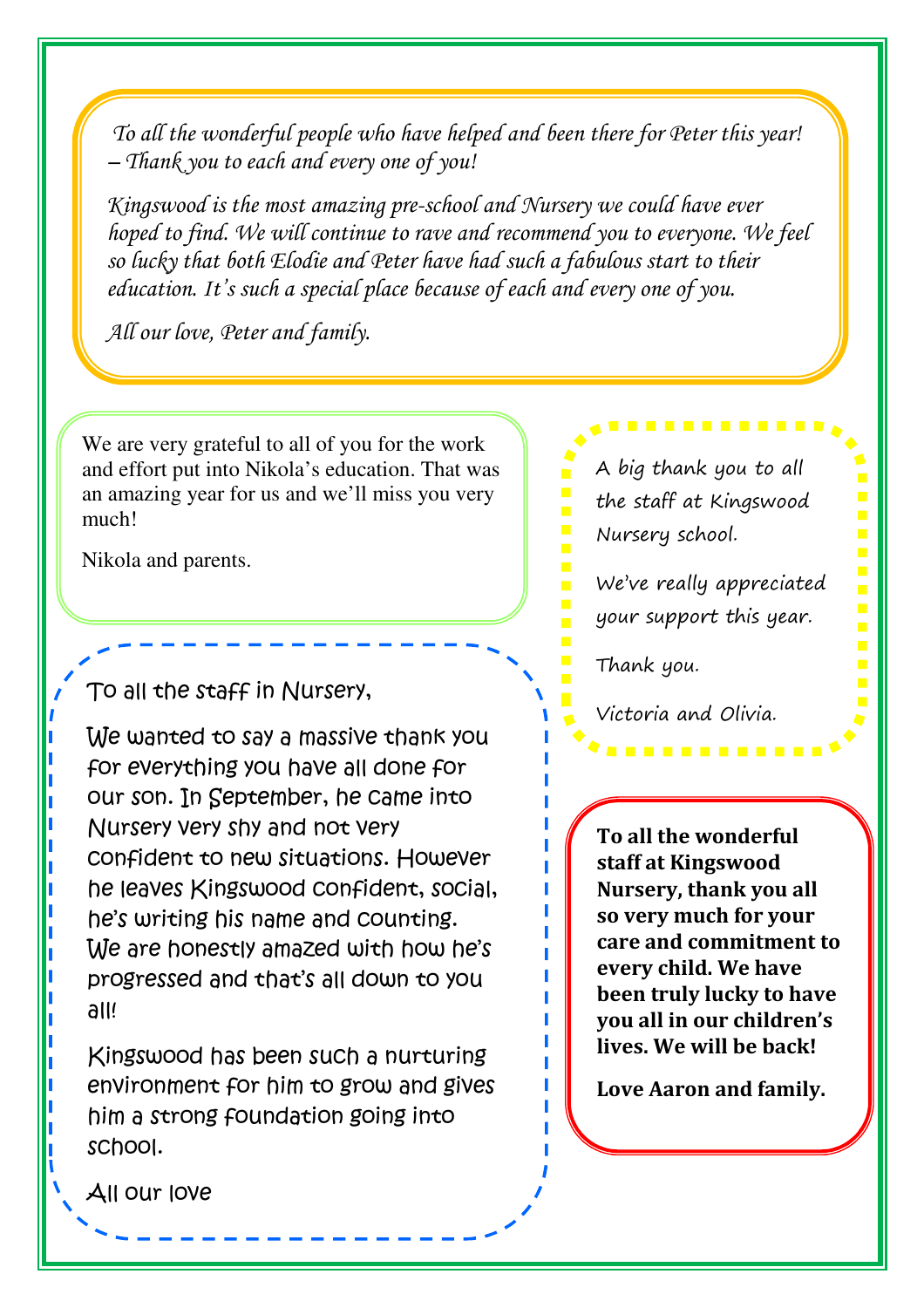**To Mrs Jackson and all the lovely staff at Kingswood Nursery and pre-school.** 

**Huge thank you to you all for dedicating your time and energy to make Kingswood such a great place. We are so happy it was and still is a part of our children's life.** 

**Oscar and family.** 

To all the staff at Kingswood Nursery,

A big thank you for all you have done and effort that has helped Ruby blossom into a bright and wonderful little girl.

Ruby will miss you all so dearly but also excited for the next chapter.

Thank you again

Ruby and family.

To all my nursery teachers,

Thank you for looking after me and teaching me lots of new things and for making my time with you making my time all lots of fun. I will miss you all. you all.

Alex and family.

# *To all the nursery staff,*

*I honestly cannot thank you enough for all you have done for E and for our family. After our awful experiences with our first setting, you have restored my faith in early education settings. E is so lucky to have had such compassionate, patient and supportive teachers. You've always gone above and beyond what you had to just to make my little girl feel included and listened to. You've been such a great support to my husband and I. We've always known you would watch out for our daughter and help her to be heard and we are so thankful for that. Please know that we appreciate all of your hard work and we will always credit you for your amazing progress this year. I look forward to returning to Kingswood in a couple of years with H.* 

*Thank you so much for everything.* 

*All our love, Lucy and Alex,*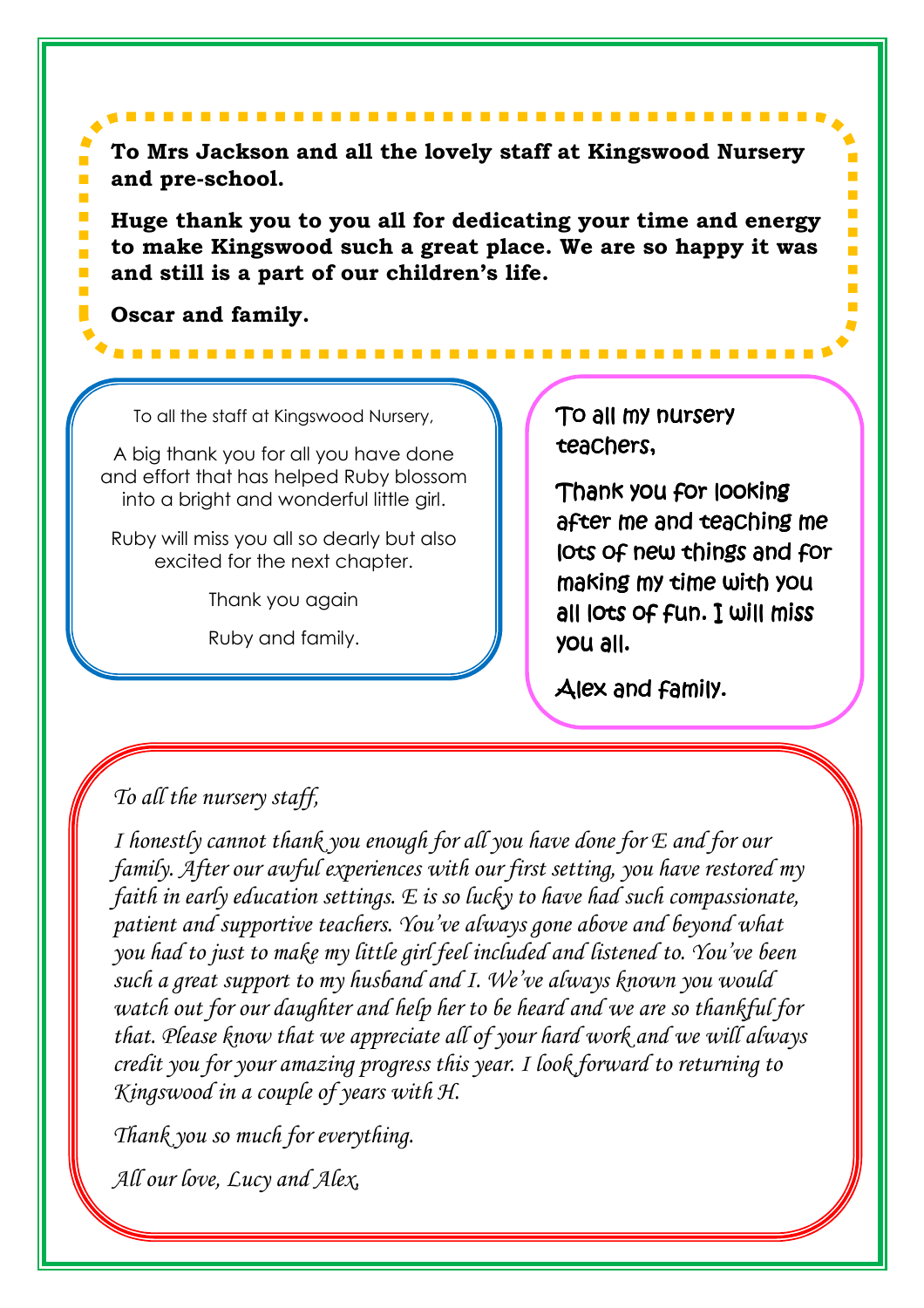*Dear Mrs Jackson,* 

*It's the end of an era for us! All three of our children have now flown the nest of Kingswood. We feel privileged that all three of our children have received an outstanding start to their school life and a solid foundation to build upon. We will definitely miss your morning smile and daily greetings at the gate but will continue to share our wonderful experiences with yourselves.* 

*Thank you for all the opportunities you and your amazing team have provided for our children. We have so many memories, thank you.* 

*With love from Chris, Hayley, Ben, Sam and Olivia.* 

## To Mrs Jackson,

and helpful and I've always felt I could come to you if needed. I'm not sure where to begin but I know I want to say thank you. You have made our daughters time at Kingswood so much easier for us and of course her. Having a child with additional needs can be terrifying. The worries that she will be unsupported or ignored even, because she cannot communicate like her peers is always in the back of my mind. You've always done more than you needed to, just to make us feel welcome and supported in the school community. I could not have put her in a better setting than yours. Just having a headteacher who knows my child's name is lovely but also to know exactly what is happening throughout the year with her progress. You've been so reassuring

You are the heart and soul of Kingswood and I look forward to the time our younger child can join the nursery and we can once again enjoy the Kingswood community spirit. You helped us to get our daughter on the next part of her journey and we will be forever grateful. Thank you for all that you do, we appreciate it all.